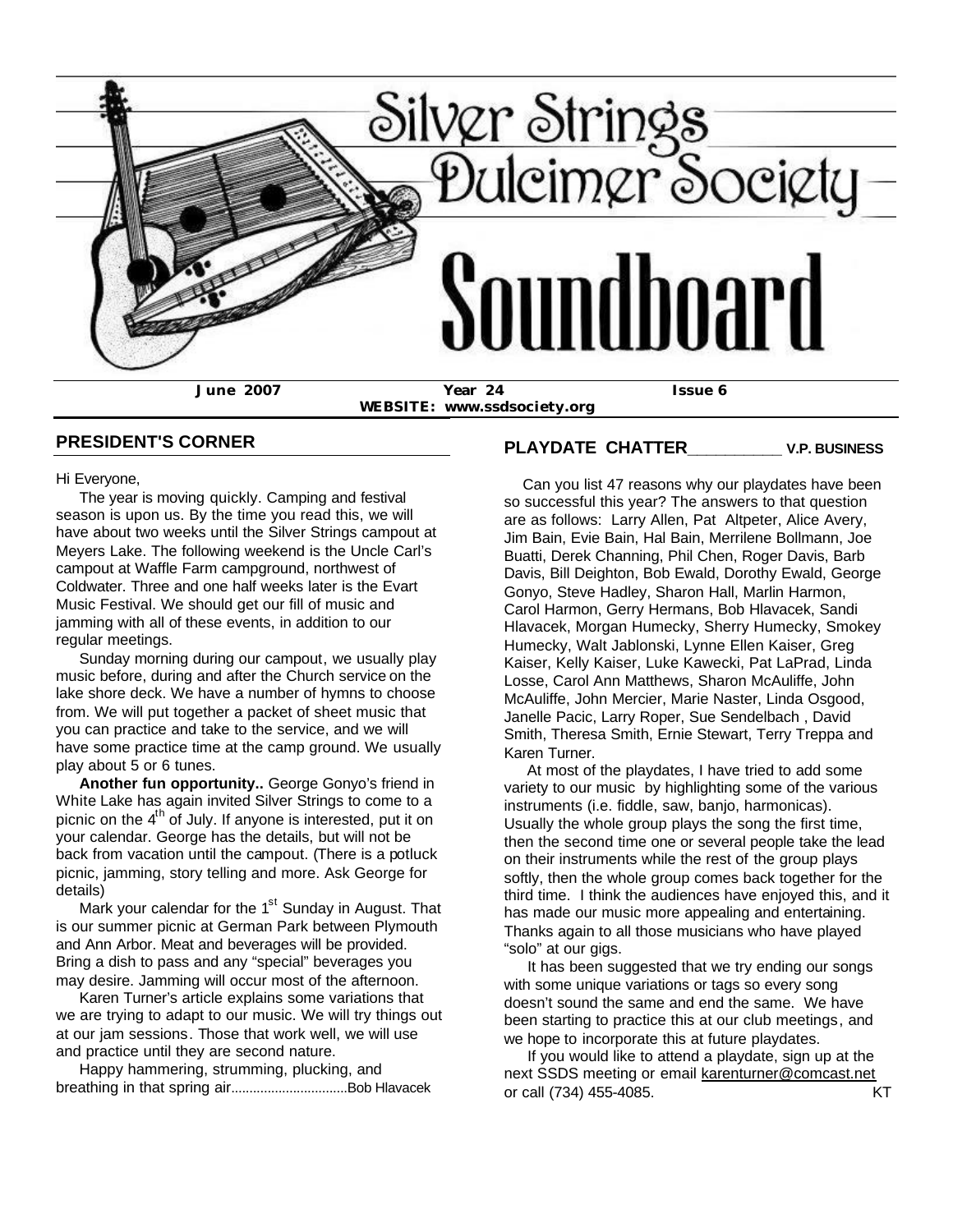## **SSDS June 2007 Play List**

|                         |                                                    |                                            | 1st                     |  |
|-------------------------|----------------------------------------------------|--------------------------------------------|-------------------------|--|
| Key                     | Tune                                               | Play                                       | <b>Note</b>             |  |
| G                       | Westphalia Waltz                                   | $\overline{c}$<br>I                        | D                       |  |
| $\overline{D}$          | <b>Over The Waterfall</b>                          | $\frac{3}{3}$<br>Ī                         | D                       |  |
| $\overline{\text{c}}$   | <b>Black Velvet Waltz</b>                          | I                                          | G                       |  |
| $\overline{D}$          | 5<br>$\overline{\phantom{a}}$<br>John Ryan's Polka |                                            | $\overline{\mathsf{D}}$ |  |
| G                       | Southwind                                          | $\overline{3}$<br>I                        | D                       |  |
| $\overline{D}$          | <b>Festival Rag</b>                                | $\frac{3}{3}$<br>I                         | A                       |  |
| G                       | Down Yonder                                        | I                                          | $\overline{\mathsf{B}}$ |  |
| Em                      | Road To Lisdoonvarna                               | $\overline{3}$<br>I                        | $\overline{\mathsf{D}}$ |  |
| $\overline{\mathbb{G}}$ | Old Joe Clark                                      | $\overline{4}$<br>I                        | A                       |  |
| $\overline{D}$          | Hey Polka                                          | 4<br>I                                     | A                       |  |
| $\overline{D}$          | Viola's Schottische                                | $\overline{3}$<br>$\overline{\phantom{a}}$ | F#                      |  |
| $rac{5}{3}$             | <b>Red Wing</b>                                    | $\overline{3}$<br>I                        | D                       |  |
|                         | Tennessee Waltz                                    | $\overline{3}$<br>I                        | $\overline{C}$          |  |
| Am                      | Katushka                                           | $\overline{5}$<br>I                        | $\overline{A}$          |  |
| G                       | Silver And Gold Two Step                           | $\frac{3}{3}$<br>I                         | $\overline{\mathsf{B}}$ |  |
| Em                      | Dancing Bear                                       | I                                          | $\overline{\mathsf{E}}$ |  |
| G                       | Maggie                                             | $\overline{4}$<br>I                        | $\overline{\mathsf{B}}$ |  |
| $rac{\overline{G}}{C}$  | Red Apple Rag                                      | 3<br>I                                     | $\overline{\mathsf{D}}$ |  |
|                         | Five Foot Two                                      | $\overline{\mathbf{A}}$<br>E<br>I          |                         |  |
|                         |                                                    |                                            |                         |  |
|                         | <b>Endless Medley</b>                              |                                            |                         |  |
| D                       | Ragtime Annie                                      | $\overline{2}$<br>I                        | F#                      |  |
| D                       | Soldier's Joy                                      | $\overline{2}$                             | F#                      |  |
| D/G                     | <b>Golden Slippers</b>                             | $2D-2G$                                    | D-G                     |  |
|                         |                                                    |                                            |                         |  |
|                         | <b>Extras</b>                                      |                                            |                         |  |
| D                       | <b>Flop Eared Mule</b>                             | $3\frac{1}{2}$<br>I                        | F#                      |  |
| D                       | <b>Red Haired Fiddler's Waltz</b>                  | $\overline{3}$<br>I                        | F#                      |  |
| G/C                     | <b>Just Because</b>                                | $2 - 2$<br>$\overline{1}$                  | $D-G$                   |  |

# **BANKER OURS\_\_\_\_\_\_\_\_\_\_\_\_\_\_\_\_\_\_\_\_\_\_\_\_\_\_\_**

We had 1 new membership and 1 renewal. **New Member:**

 Sharon Steinkoff, Phone 248 - 474-2925 20815 Farmington Road, Farmington Hills, Mi. 48336 Piano, Banjo, Organ and Hammered Dulcimer She enjoys music, reading, and paint by number, and she owns a landscape nursery.

### **Renewal member:**

 Tom Koppin Phone 734-397-0485 43568 Champlain Ct., Canton, Mich. 48188 Guitar, Ukelele He likes music and animals, and is a printing industry service technician.

# **IT'S JUNE . . . . . . . . . . . LET'S CELEBRATE ! ! !**

| 11 Dale Rasor Happy birthday                                 |  |
|--------------------------------------------------------------|--|
| 20 Sherry & Morgan HumeckyHappy 37 <sup>th</sup> Anniversary |  |
| 27 Walt JablonskiHappy Birthday                              |  |
| 29 Linda LosseHappy Birthday                                 |  |
| 30 Steve Hadley Happy Birthday                               |  |
| 30 Roger Davis Happy Birthday                                |  |

## **V.P. PROGRAMS\_\_\_\_\_\_\_\_\_\_\_\_\_\_\_\_\_\_\_\_\_\_\_\_\_\_**

#### Spring Greetings!

 I'm happy to say that our campout activities are looking good. Some people are coming as early as Monday, and Wednesday, and others will continue to come until Saturday. Many will come for that day.

 Friday we'll have a potluck dinner in our camping area... everyone bring a dish to pass. Then we will have a jam session in the barn.

 Saturday morning starts with a pancake and sausage breakfast, with coffee and juice, served in our group camping area. Workshops will go throughout the day. If you choose not to attend a workshop, there will be mini-jams to join around the campsites.

10:30 am. Pennye Scheiber workshop on Metsakukkia

11 am Marie Naster workshop on mountain dulcimer

1 pm Sharon McAuliffe workshop on Blackberry Blossom

2 pm Theresa Smith workshop on the uke

3 pm Luke Kawecki workshop on the saw

. 5 pm catered dinner

Saturday night jam session in the barn till ???

 Sunday morning, there is a very nice open air service by the lake, which Silver Strings has traditionally provided music for. Packets of music will be available by June  $7<sup>th</sup>$  jam, so you can practice the songs.

 **A big thank you** to Derek Channing for hosting our May variety night, and to all of you who signed up to perform...........................................................Linda Losse

## **CALLING ALL CAMPER "WANNA-BE"S....**

 If you would like to go to the campouts or summer festivals, but you have no equipment, there is a very nice tent available, with a real floor and a comfortable queen sized air mattress. Contact Bob or Sandi Hlavacek to reserve it. (734) 663-7974. They will even set it up for you.

 In case you want a head start on the music for the campout Sunday Service, here is the list we will choose from. We will not play all of it for the campout, but many of these will also be used for the Hope Clinic playdate on June  $28<sup>th</sup>$ . A full set of all of this music will be available after Variety Night, so you don't have to tear apart your music book.

### **From SSDS music:**

| <b>Amazing Grace</b>                           | I'll Fly Away |  |  |  |
|------------------------------------------------|---------------|--|--|--|
| Battle Hymn of the Republic                    | In the Garden |  |  |  |
| Sweet Hour of Prayer                           | Simple Gifts  |  |  |  |
| What a Friend We Have in Jesus                 | Rock of Ages  |  |  |  |
| From Uncle Carl's Repertoire, we might borrow: |               |  |  |  |
| المعاشر المتماسين وتحدث المتنا                 |               |  |  |  |

 I Saw the Light When the Saints go Marching In Religious Medley #1 (Old Time Religion, Do Lord, I'll Fly Away) Religious Medley #2

 (When the Roll is Called Up Yonder & Church in the Wildwood)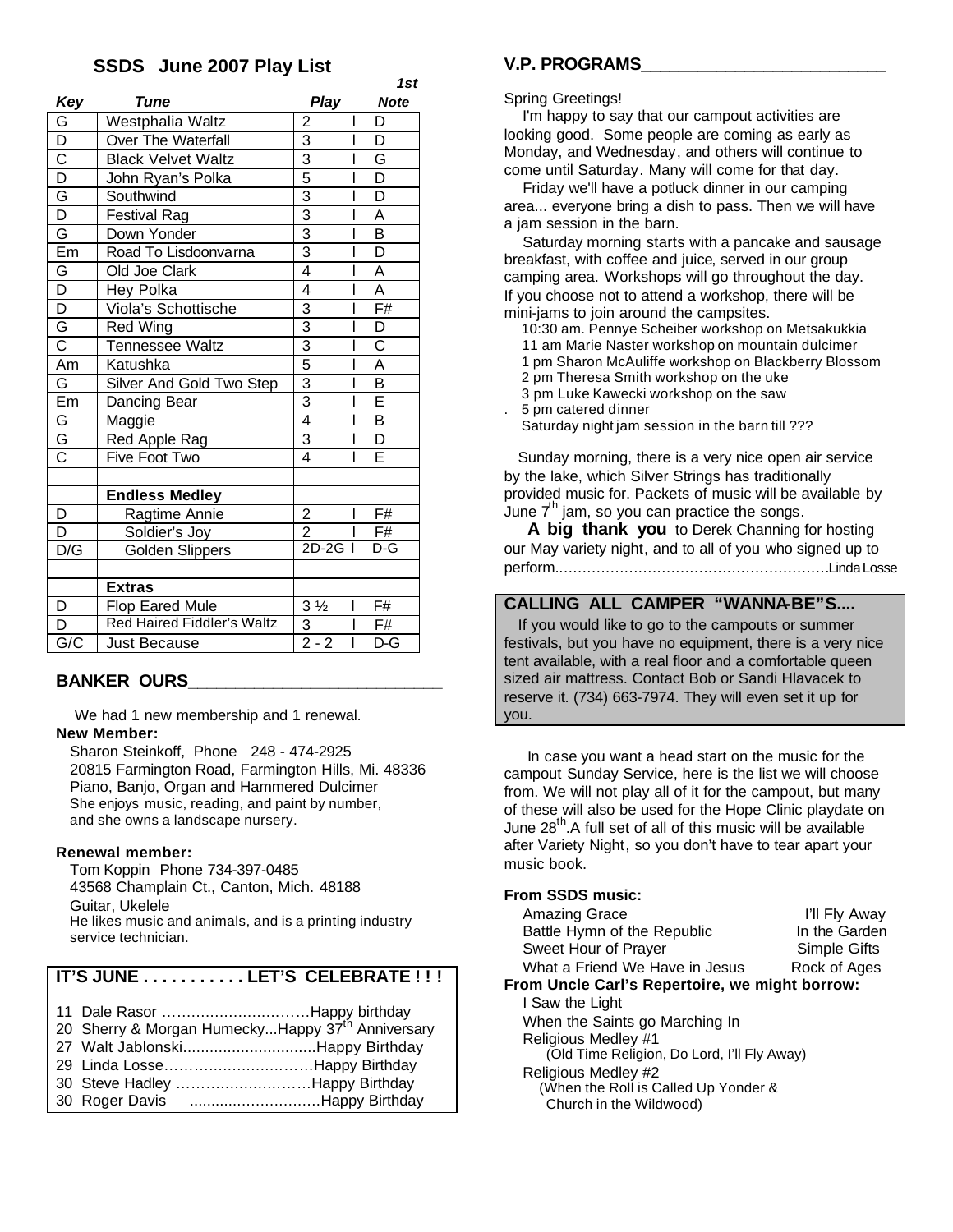## **NOTES FROM YOUR SECRETARY\_\_\_\_\_\_\_\_\_\_**

 Board Meeting Minutes for May 2, 2007 Old Business:

 Campout reservations are due by May 17th for campsites and dinner. A variety of workshops are being offered for Saturday.

 Workshops will be offered (beginning at 6:00pm).the third Thursday of the month before our regular jam session.

 After much discussion regarding making a new CD, we decided to postpone it, but appoint a Steering Committee to supervise this project. Their responsibilities would include selecting songs, arrangements, explore costs, recording options, and reporting back to the group, The motion passed unanimously. Anyone wishing to be on the committee can see Bob.

New Business:

 June 2008, SSDS will celebrate 25 years of sharing music. It was suggested that we have the anniversary be the theme for the 2008 Fall Banquet. Sandi Hlavacek volunteered to chair an anniversary planning committee. Anyone wishing to join the committee should contact the board.

 To cut printing and postage costs, the Soundboard will now be announced by a club e-mail to members who may then print it at home from our website link. Limited hard copies will be available at the meetings for people without a computer.

 Bonnie Ream volunteered to pull guidelines from other organizations regarding gifts to members. These will be discussed at the next Board Meeting.

 Bob will update our membership list and make it available to the Board Members and other committee chairmen. Respectfully submitted, Bonnie Ream

#### **HARMONICA PLAYERS & "WANNA-BE"S**....**A**

**group is forming to learn & to play, on the 1st & 3rd Mondays at the Garden City Senior Center. Call Walt Jablonski at 734-422-8803.**



### **If you are missing music**,

you may (at any time) list the songs on a card or paper, sign your name, and send to **5598 Dixboro Rd., Ann Arbor, 48105**, or **leave it in the suggestion box,** or e-mail it to **datadoc@sbcglobal.net** We will try to have it for you at the next meeting. If you live outside the metro Detroit area and need it mailed to you, that can be arranged.

**Have you registered your BIRTHDAY and ANNIVERSARY on the business table ? If not, please do, so we can help you celebrate !**

# **MARK YOUR CALENDAR**

| American HouseRoyal Oak                   |  |
|-------------------------------------------|--|
| June 15-17 SSDS CampoutMeyers Lake, Byron |  |
| June 22-24Uncle Carl's CampoutColdwater   |  |
|                                           |  |
|                                           |  |
|                                           |  |
|                                           |  |
| Aug. 23-26Midland Dulcimer FestMidland    |  |







$$
\langle\text{min}_{i}\rangle
$$

One of the most fun parts of a playdate is "show & tell time" at the performance end. At a Mother-Daughter banquet in Livonia, there were lots of inquisitive people who wanted to try playing the spoons, dulcimer, banjo and autoharp.





**EVART DULCIMER FUNFEST. . . .July 19-22, 2007**